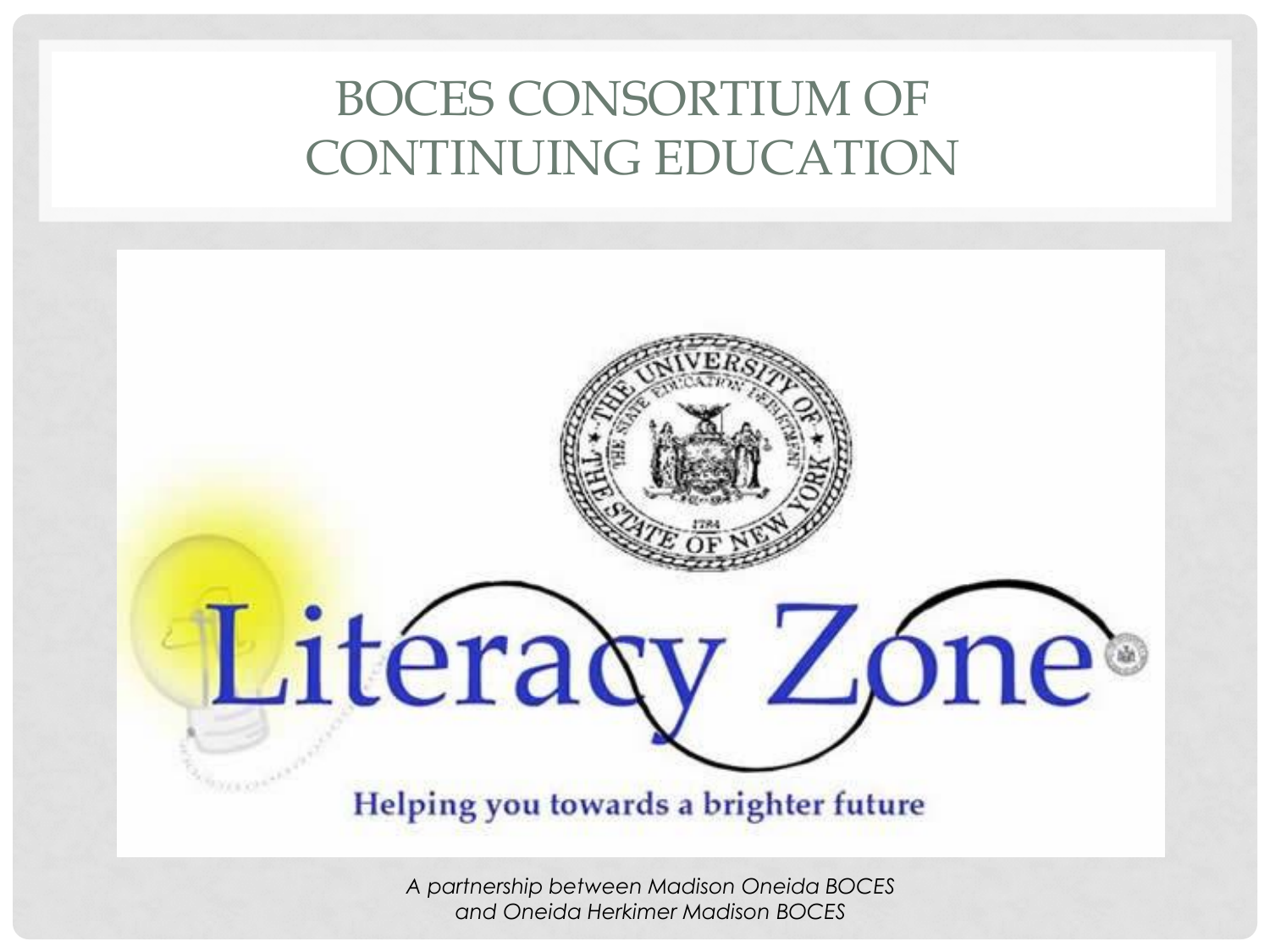### CASE MANAGEMENT STAFF



Craig Tuttle Case Manager and Drug Court Educational Specialist [ctuttle@bcce.moric.org](mailto:ctuttle@bcce.moric.org) 315-738-7304

Lillie Savage Lit Zone West Case Manager [lsavage@bcce.moric.org](mailto:lsavage@bcce.moric.org) 315-738-7325





Pamela Martin Lit Zone East Case Manager [pmartin@bcce.moric.org](mailto:pmartin@bcce.moric.org) 315-738-7326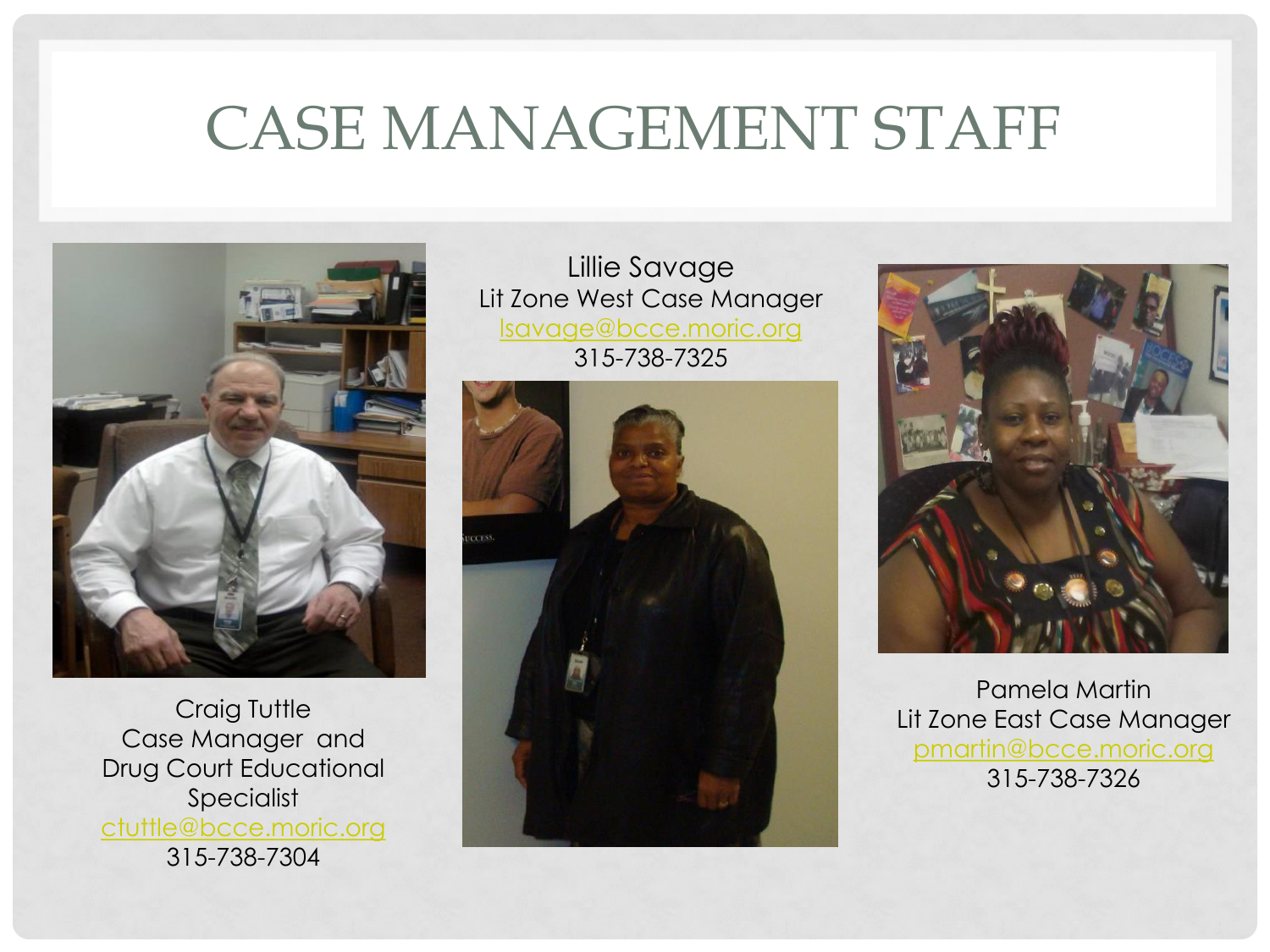### LITERACY ZONES



**RCIL 409 Columbia Street**

**Utica ACCESS Site 508 Second Street**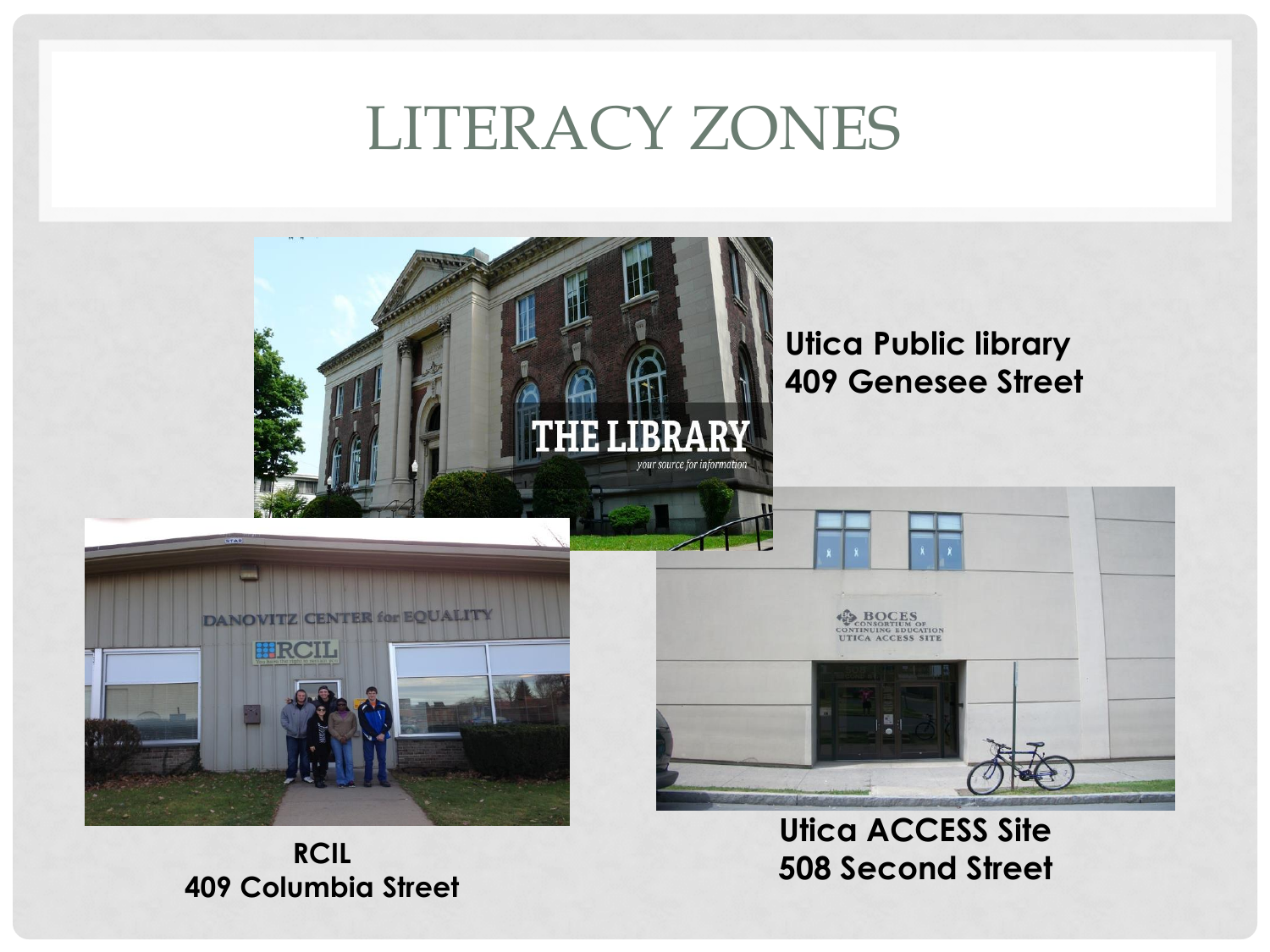

Literacy Instruction



English as a Second Language

#### Group Advisement



#### **\*\*Additional Services \*\***

- Individual tutoring
- Case Management
- Home Study Program
- External Diploma Program
- **Evening Literacy Instruction**